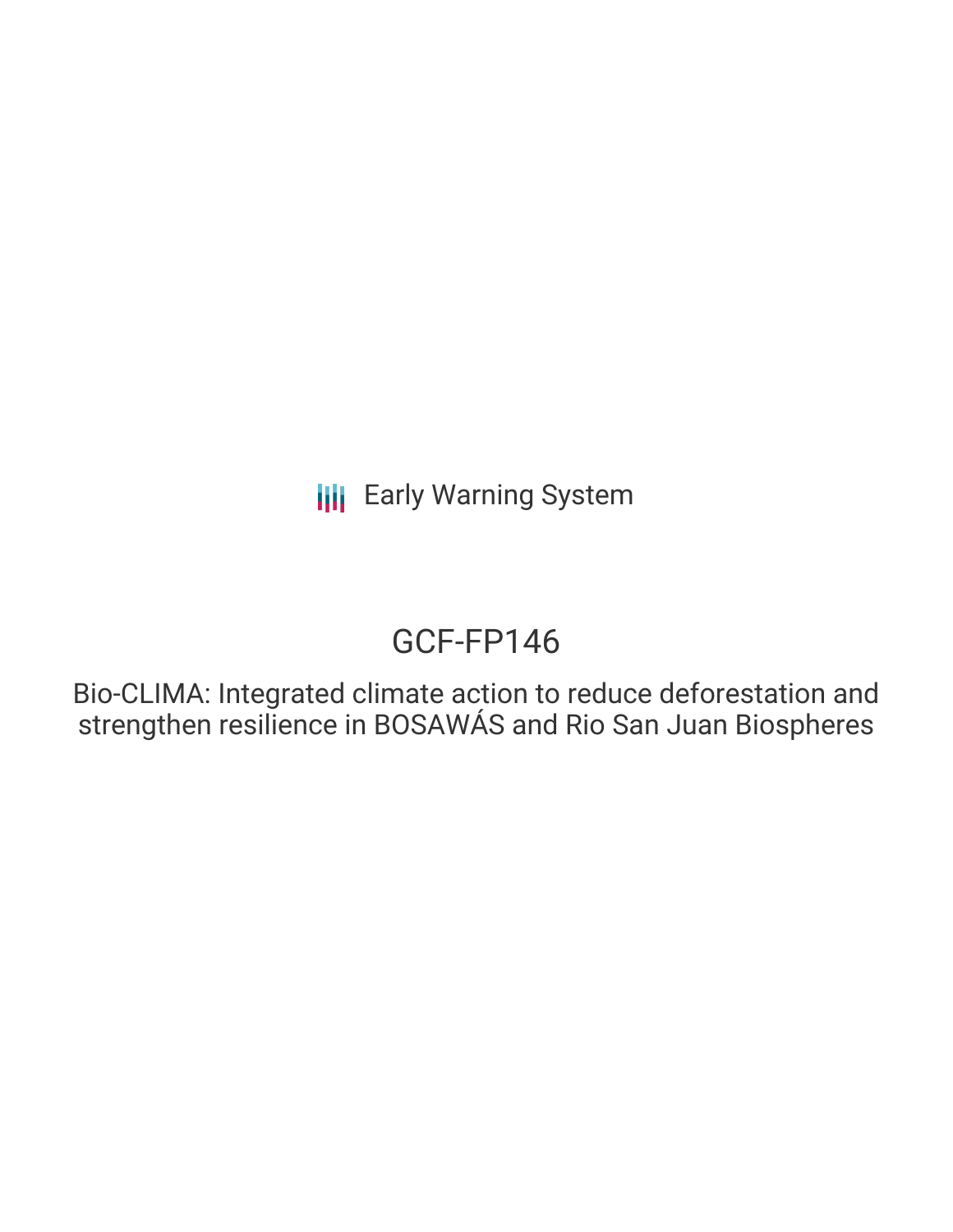

Bio-CLIMA: Integrated climate action to reduce deforestation and strengthen resilience in BOSAWÁS and Rio San Juan Biospheres

#### **Quick Facts**

| <b>Countries</b>               | Nicaragua                                                                                            |
|--------------------------------|------------------------------------------------------------------------------------------------------|
| <b>Specific Location</b>       | Región Autónoma de la Costa Caribe Norte (RACCN), la Región Autónoma de la Costa Caribe Sur (RACCS), |
| <b>Financial Institutions</b>  | Green Climate Fund (GCF)                                                                             |
| <b>Status</b>                  | Proposed                                                                                             |
| <b>Bank Risk Rating</b>        | Α                                                                                                    |
| <b>Voting Date</b>             | 2020-11-12                                                                                           |
| <b>Borrower</b>                | Central American Bank for Economic Integration (CABEI)                                               |
| <b>Sectors</b>                 | Agriculture and Forestry, Climate and Environment, Law and Government                                |
| Investment Type(s)             | Grant, Loan                                                                                          |
| <b>Investment Amount (USD)</b> | $$64.00$ million                                                                                     |
| <b>Loan Amount (USD)</b>       | \$37.90 million                                                                                      |
| <b>Grant Amount (USD)</b>      | $$26.10$ million                                                                                     |
| <b>Project Cost (USD)</b>      | \$115.69 million                                                                                     |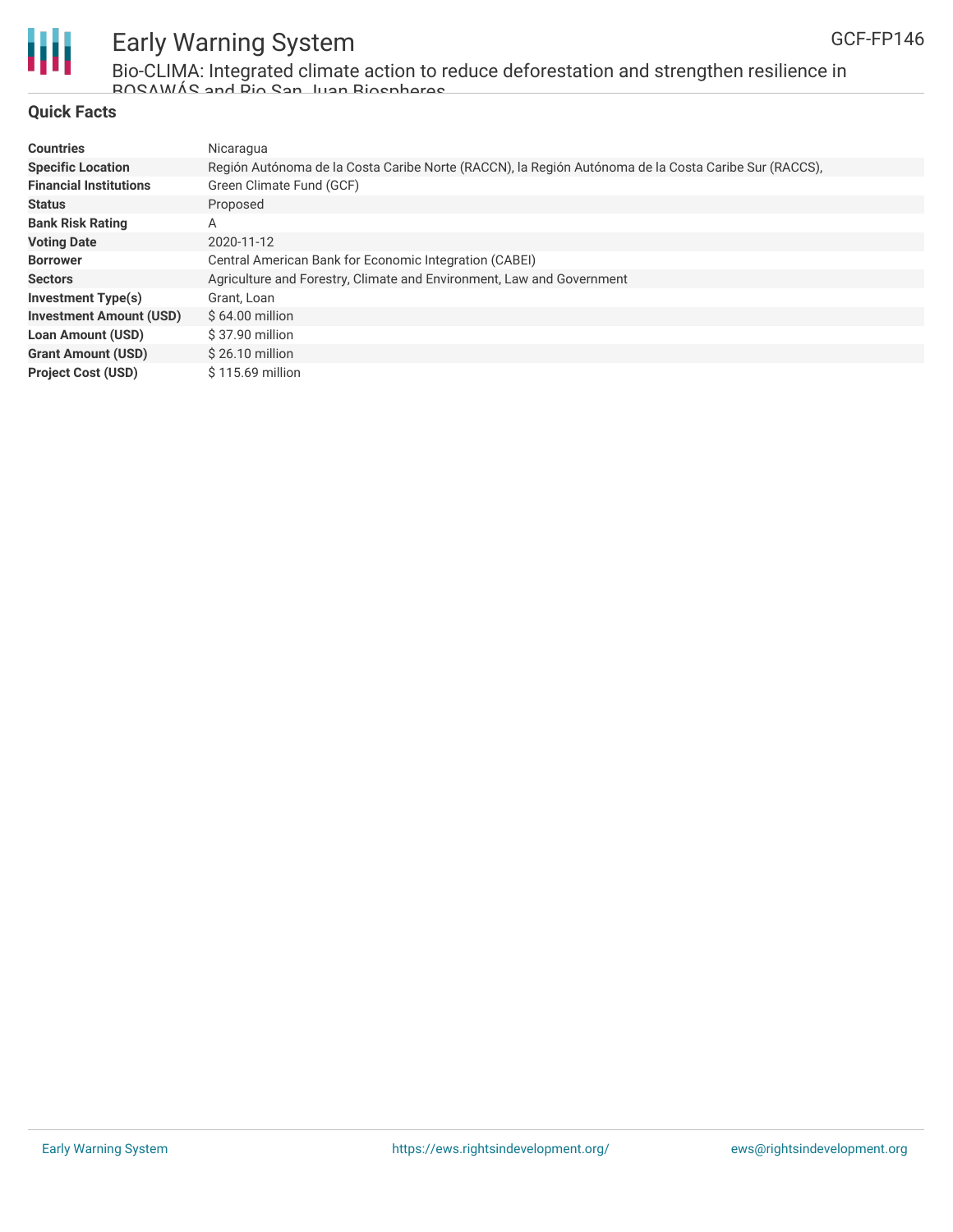

Bio-CLIMA: Integrated climate action to reduce deforestation and strengthen resilience in BOSAWÁS and Rio San Juan Biospheres

#### **Project Description**

According to the proposing entity: The Project seeks to reduce emissions generated by deforestation, forest degradation and livestock, while increasing carbon stocks in the Caribbean Region of Nicaragua. Its objective is to generate benefits for local communities through sustainable and productive land uses.

The project's risk level has been rated as "high" due to the work with indigenous communities and non-indigenous settlers, and the social conflict in the project region.

The project has three main components:

• Conserve and produce for life: Investments for the sustainable restoration of the landscape and the management of natural resources. This stage will involve providing communities and farmers with skills, technical assistance, incentives, and market access to improve their livelihoods while restoring and conserving natural resources.

• Good government: Strengthening of regional and local environmental authorities, including the governments of indigenous territories. This stage includes the facilitation of dialogue mechanisms to improve the business climate, aiming at sustainable investment by the private sector.

• Development of capacities for the productive restoration of the landscape and the conservation of forests: Training and capacity building for technical personnel, tools and instruments for environmental monitoring. This stage also includes awareness campaigns and public environmental education.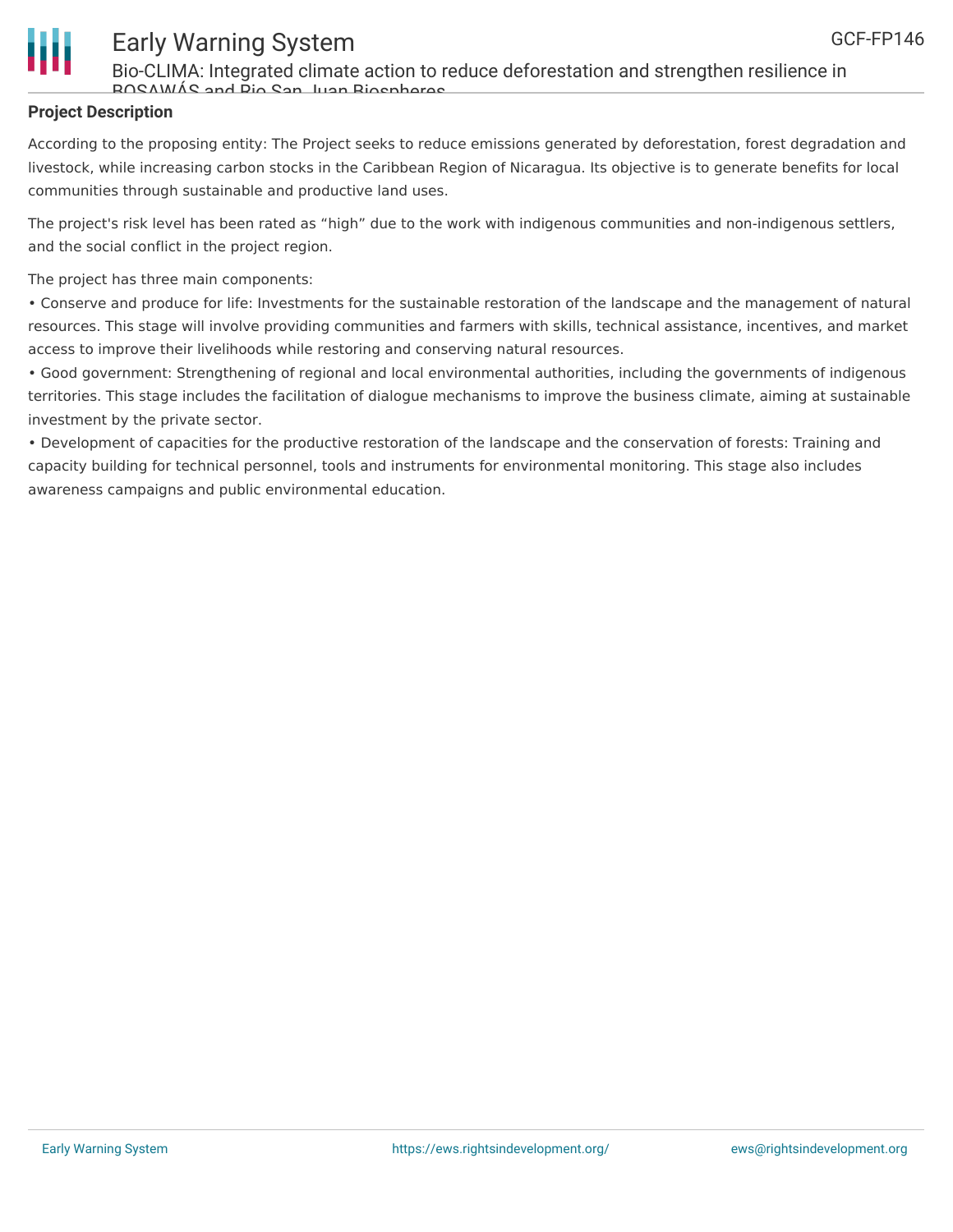

Bio-CLIMA: Integrated climate action to reduce deforestation and strengthen resilience in BOSAWÁS and Rio San Juan Biospheres

#### **Investment Description**

• Green Climate Fund (GCF)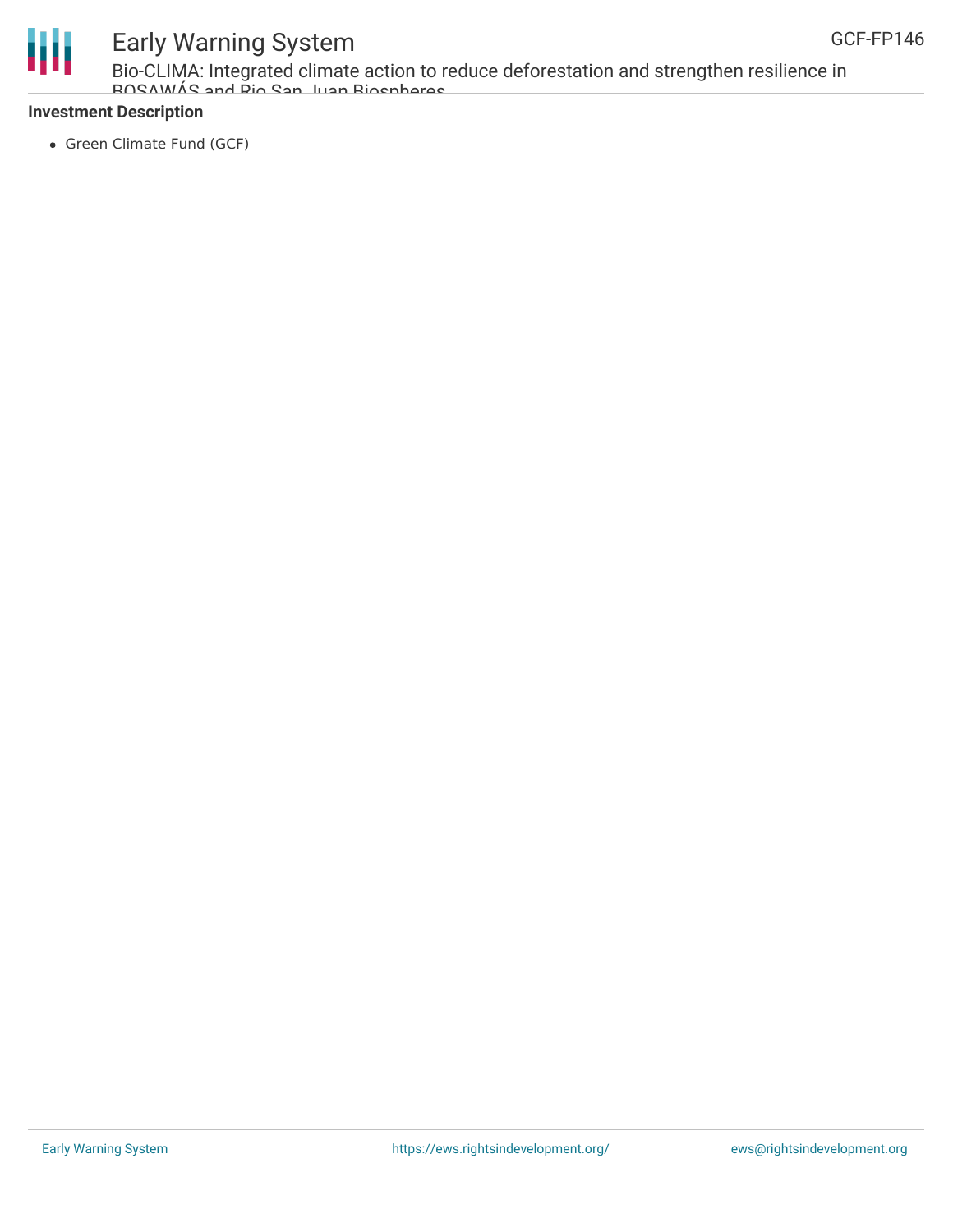

Bio-CLIMA: Integrated climate action to reduce deforestation and strengthen resilience in BOSAWÁS and Rio San Juan Biospheres

#### **Contact Information**

CABEI has a redress mechanism available at: [https://www.resguarda.com/BCIE/inicio/bcie\\_es.html](https://www.resguarda.com/BCIE/inicio/bcie_es.html)